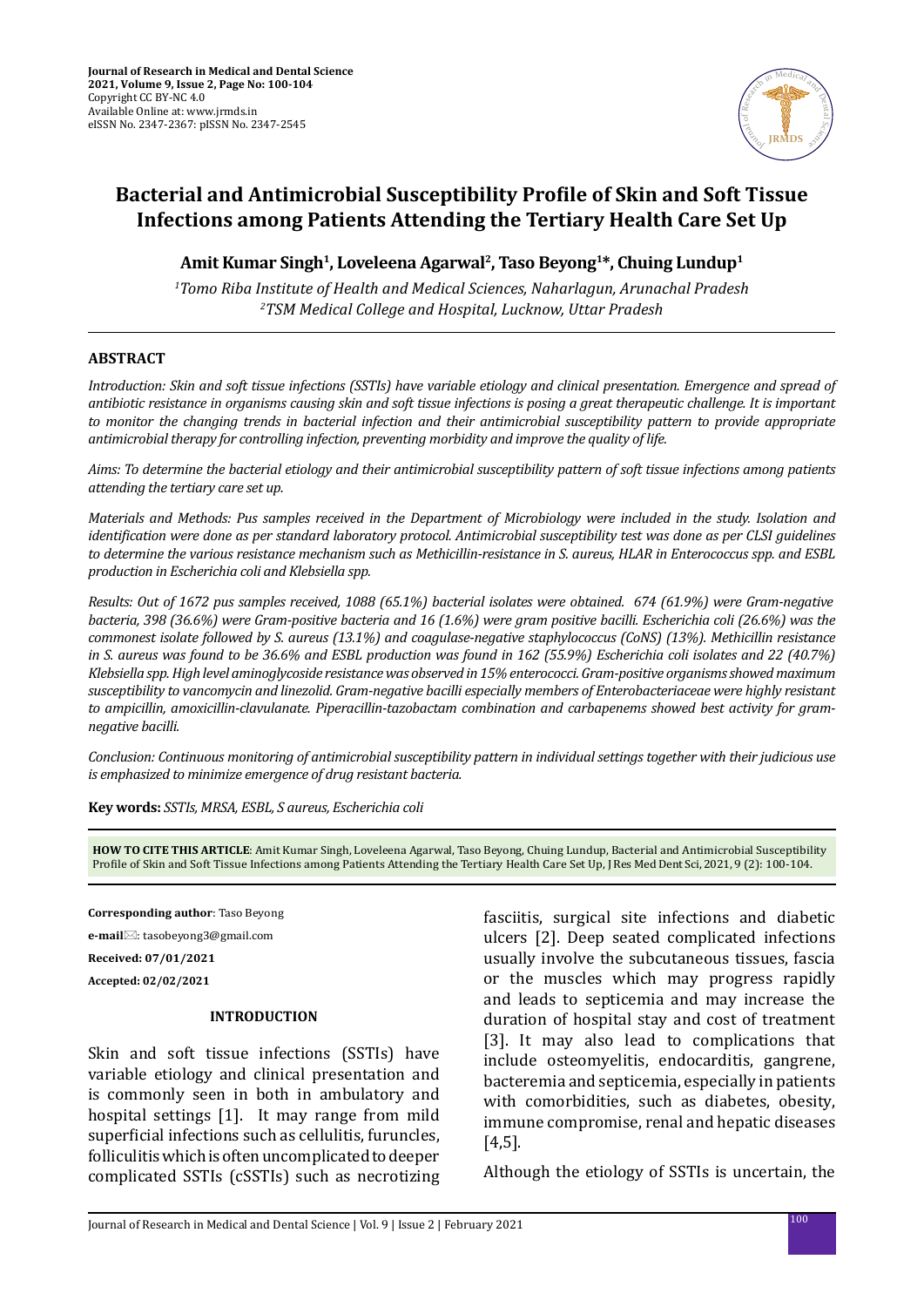infection is commonly caused by Gram-positive pathogens, mainly *S. aureus* and beta-hemolytic streptococci in uncomplicated superficial infections [2,6]. Whereas, Gram-negative organisms are more frequently seen in healthcare-associated complicated SSTIs than community acquired complicated SSTIs [1,7]. Polymicrobial infections, especially mixed infections of Gram-positive and Gram-negative infections ranges from 10-24% and there is high risk of inappropriate empirical therapy in such cases [1,8].

Inadvertent use of antibiotics lead to emergence of antibiotic resistance among both the Grampositive and Gram-negative organisms is posing a challenge to the treatment and outcome of SSTIs. Methicillin-resistant *S. aureus* (MRSA) is very commonly isolated agent of uncomplicated SSTIs and is seen more commonly in hospital settings especially in emergency departments as purulent SSTIs [9]. Risk factors associated with MRSA-SSTIs are previous history of MRSA infection, prolonged underlying disease, unhealed open wounds, elderly age group and long duration of hospital stay or frequent hospital visit [10]. Extended spectrum β- lactamases (ESBL) producing Gram-negative organisms have also been found to be commonly associated with cSSTIs [11].

Effective management of SSTIs by empirical therapy requires knowledge of potential pathogens and their antimicrobial susceptibility pattern. It is important to monitor the changing trends in bacterial infection and their antimicrobial susceptibility pattern to provide appropriate antimicrobial therapy for controlling infection, preventing morbidity and improve the quality of life. The present study was undertaken to determine the bacterial etiology and their antimicrobial susceptibility pattern of soft tissue infections among patients attending the tertiary care set up.

# **MATERIALS AND METHODS**

The study was prospective observational crosssectional study conducted in the department of microbiology. The pus samples received in the bacteriology laboratory from the patients attending the outpatient departments and admitted in inpatient departments with presentation of SSTIs were included in the study. Those patients with history of oral and/ or topical antibiotic usage in last 4 weeks were not included in the study. Demographic data (age, sex), clinical conditions data (history of antibiotic usage, fever and wound) and other relevant information about the participants was recorded from each participants in a structured questionnaire.

The received samples were processed immediately as per the standard laboratory protocol. All samples were inoculated in nutrient agar, MacConkey agar and 5% blood agar and incubated overnight at 37oC aerobically. Identification of the isolates were done on the basis of colonial morphology, Gram-staining and various biochemical tests such as catalase, coagulase, oxidase, indole, methyl-red, vogesproskauer, citrate utilization, sugar fermentation and decarboxylation test.

Antibiotic susceptibility testing was performed for the isolates obtained by Kirby-Bauer disc diffusion method as per the Clinical and Laboratory Standards Institute (CLSI) 2018 guidelines. MRSA was detected by using cefoxitin (30µg) discs by Kirby-Bauer disc diffusion method as per CLSI 2018 guidelines. ESBL production in *Escherichia coli* and *Klebsiella spp*. was determined phenotypically by cephalosporin/clavulanate combination discs method using ceftazidime (30µg) disc alone and combination with clavulanate (10µg). Quality control was done by using non-ESBL producer Escherichia coli ATCC 25922 and ESBL producer *Klebsiella pneumoniae* ATCC 700603.

# **OBSERVATIONS AND RESULTS**

Out of 1672 pus samples received, 1088 (65.1%) bacterial isolates were obtained. Of the positive culture, 736 (67.6%) were obtained from male patients and 352 (32.4%) were obtained from female patients. The growth was commonly isolated from the age group 25-35 years (31%) as shown in the Table 1.

Out of 1088 obtained bacterial isolates, 674 (61.9%) were Gram-negative bacteria, 398 (36.6%) were Gram-positive bacteria and 16 (1.6%) were gram positive bacilli. *Escherichia coli* (26.6%) was the commonest isolate followed by *S. aureus* (13.1%) and coagulase-negative *staphylococcus* (CoNS) (13%). The distribution of various bacterial isolates is depicted in Table 2.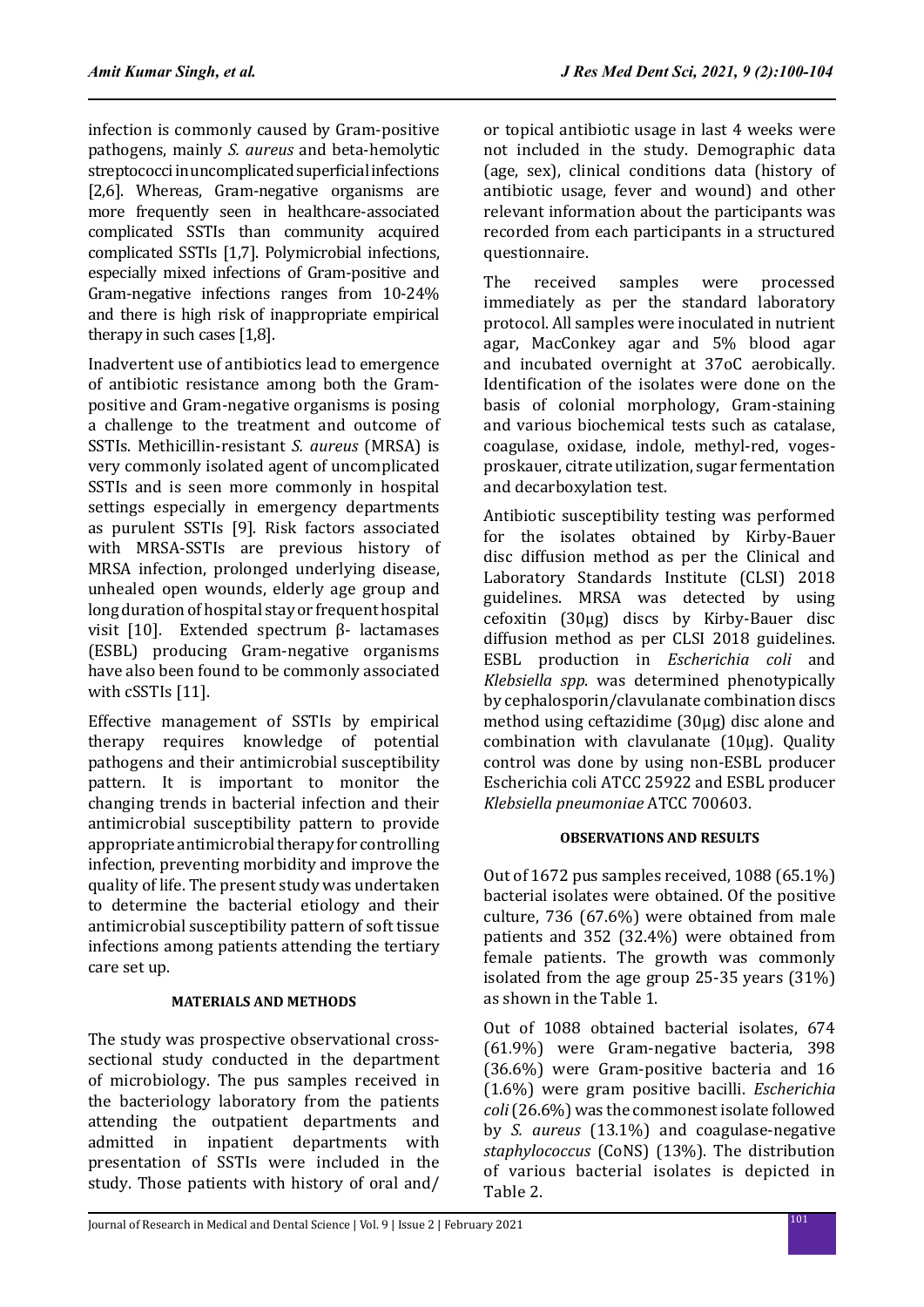**Table 1: Distribution of bacterial isolates in various age groups.**

| Age group                                                               | Number of isolates (n=1088) |  |  |
|-------------------------------------------------------------------------|-----------------------------|--|--|
| >15 years                                                               | 152 (14%)                   |  |  |
| $15-25$ years                                                           | 141 (13%)                   |  |  |
| $25-35$ years                                                           | 342 (31%)                   |  |  |
| 35-45 years                                                             | 161 (15%)                   |  |  |
| 45-55 years                                                             | 127 (12%)                   |  |  |
| >55 years                                                               | 165 (15%)                   |  |  |
| Note=Percentage in parenthesis represent out of total isolates obtained |                             |  |  |

**Table 2: Distribution of isolates obtained from various pus samples.**

| <b>Isolates</b>             | <b>Number of isolates</b> |
|-----------------------------|---------------------------|
| Escherichia coli            | 290 (26.6%)               |
| S. aureus                   | 142 (13.1%)               |
| CoNS                        | 141 (13%)                 |
| Pseudomonas spp.            | 134 (12.3%)               |
| Acinetobacter spp.          | 130 (12%)                 |
| Beta-hemolytic Streptococci | 56 (5.1%)                 |
| Klebsiella spp.             | 54 (5%)                   |
| Citrobacter spp.            | 40 (3.7%)                 |
| Enterococcus spp.           | 40 (3.7%)                 |
| Proteus spp.                | 20 (1.8%)                 |
| Micrococcus spp.            | 19 (1.7%)                 |
| Diphtheroid spp.            | 16 (1.5%)                 |
| Enterobacter spp.           | 06 (0.5%)                 |
| Total                       | 1088                      |

Note= Percentage in parentheses represent out of total number of isolates, CoNS = Coagulase-negative *Staphylococcus*

Methicillin resistance was found in 52 (36.6%) *S. aureus* isolates, while none of the isolate showed inducible clindamycin resistance. High level aminoglycoside resistance was observed in 6 (15%) *enterococci* isolates. ESBL production was found in 162 (55.9%) *Escherichia coli* isolates and 22 (40.7%) *Klebsiella spp*.

Antibiotic susceptibility profile of Grampositive isolates is depicted in Table 3. *S. aureus* isolates showed a higher resistance to penicillin, ampicillin and cotrimoxazole, whereas most of the isolates were susceptible to vancomycin (89.4%) and linezolid (97.9%). Similar findings were observed with beta-hemolytic *streptococcus* and *Enterococcus spp*. for vancomycin and linezolid. However, beta-hemolytic *streptococcus* were more susceptible to commonly used antibiotics as compared to *S*. *aureus* and *Enterococcus spp*.

Antibiotic susceptibility profile of Gramnegative isolates is demonstrated in Table 4. Gram-negative bacilli especially members of *Enterobacteriaceae* were highly resistant to ampicillin, amoxicillin-clavulanate, and 2nd generation oral cephalosporins. Resistance to fluoroquinolones was about 62%. Approximately 21.1% of them were resistant to fourth

|  |  |  |  |  | Table 3: Antibiotic susceptibility profile of Gram-positive isolates. |  |
|--|--|--|--|--|-----------------------------------------------------------------------|--|
|--|--|--|--|--|-----------------------------------------------------------------------|--|

| <b>Antibiotics</b> | S. aureus  | Beta-hemolytic<br><b>Streptococcus</b> | <b>Enterococcus</b><br>spp. |  |
|--------------------|------------|----------------------------------------|-----------------------------|--|
| Penicillin         | 16(11.3%)  | 37(66%)                                | 16(40%)                     |  |
| Ampicillin         | 28(19.7%)  | 29(51.2%)                              | 19(47.5%)                   |  |
| Clindamycin        | 86(60.6%)  | 35(21.1%)                              |                             |  |
| Erythromycin       | 91(63.4%)  | 31(21.8%)                              |                             |  |
| Ciprofloxacin      | 73(51.4%)  | 50(89.2%)                              | 23(57.5%)                   |  |
| Vancomycin         | 127(89.4%) | 56(100%)                               | 36(90%)                     |  |
| Linezolid          | 139(97.9%) | 56(100%)                               | 39(97.5%)                   |  |
| Cotrimoxazole      | 54(38.1%)  | 21(37.5%)                              | 24(60%)                     |  |
| Cefoxitin          | 90(63.4%)  |                                        |                             |  |
| <b>HLG</b>         |            | --                                     | 6(15%)<br>6(15%)            |  |
| HLS                |            |                                        |                             |  |

isolates, HLG=High-level gentamicin, HLS= High-level streptomycin

generation cephalosporin. *Pseudomonas spp*. showed maximum susceptibility to carbapenems followed by piperacillin–tazobactam. It was highly resistant to aztreonam. *Acinetobacter spp*. also showed a similar susceptibility pattern.<br>Piperacillin-tazobactam combination and Piperacillin-tazobactam carbapenems showed best activity for gramnegative *bacilli*.

#### **DISCUSSION**

Skin and soft tissue infections (SSTIs) are among the common presentation in both outpatients and inpatients department. The major challenge to the treatment of SSTIs, especially cSSTIs, is the development of resistance to the commonly used oral and topical antibiotics. Methicillin resistance among *S. aureus* is very common and treatment of such cases relies mostly upon topical antibiotics such as mupirocin, which in turn increases the irrational use of these antibiotics leading to development of resistance to them. Although, *Escherichia coli* and *Pseudomonas spp*. are not as regularly found as Gram-positive organisms in SSTIs, still they constitute an important cause for HA-cSSTIs.

In this study the culture positivity rate was found to be 65.1% with most of cases were found to be mono-microbial which is consistent with the findings of studies conducted by Sah . et al (62%), Singh A (64.7%) and Gupta et al. (73.8%) [12-14]. The infections was more common in male compared to female (2.08:1) which is similar to the findings of Sharma et al. [15,16]. In this study, SSTIs is commonly seen in age group of 25-35 years of age group which comparable to various studies [16-18].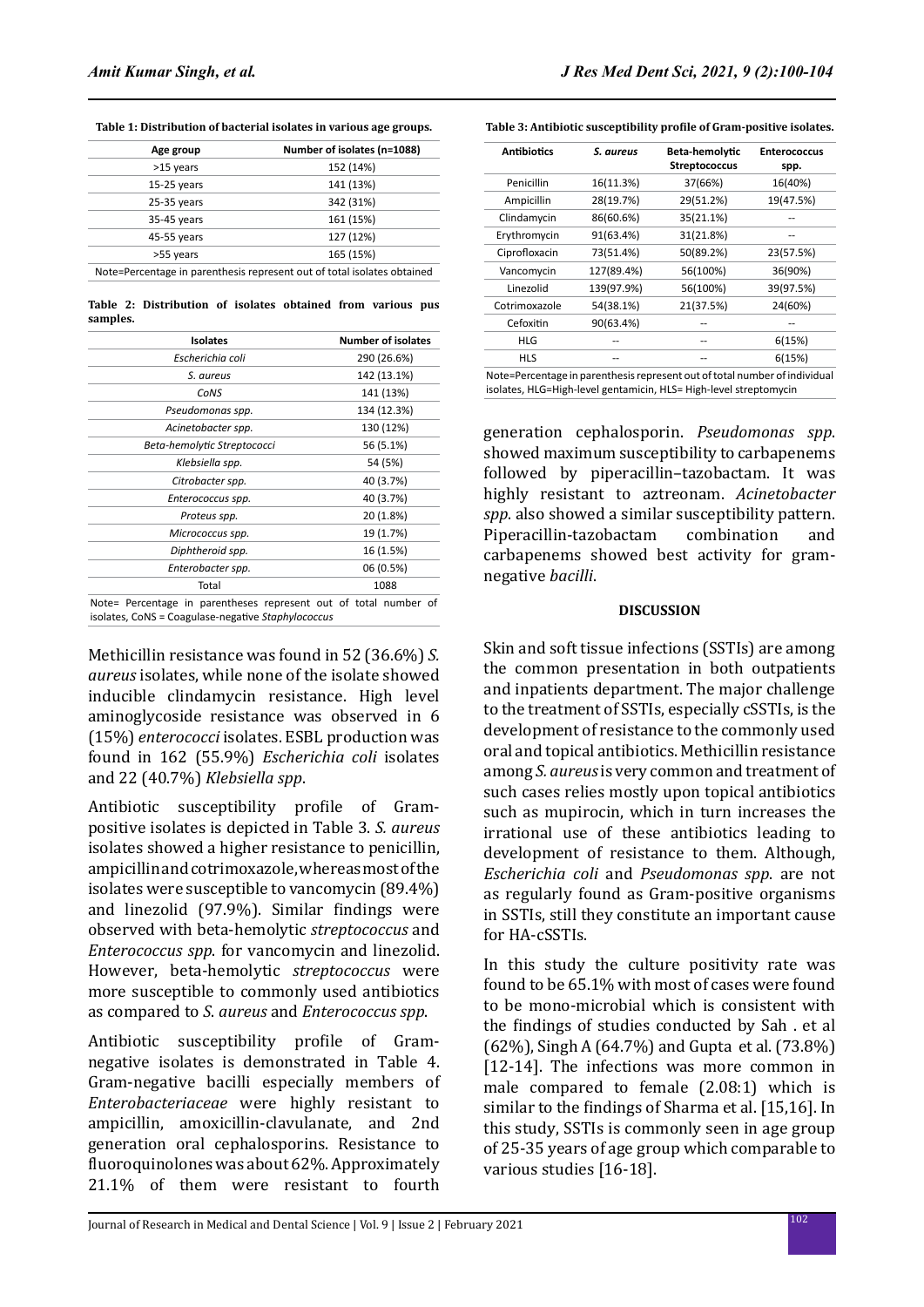**Table 4: Antibiotic susceptibility profile of Gram-negative isolates.**

| <b>Antibiotics</b> | EC         | <b>PS</b>  | AB         | KL        | CВ        | <b>PR</b> | EB       |
|--------------------|------------|------------|------------|-----------|-----------|-----------|----------|
| AMP                | 14(4.8%)   | ۰.         | $-$        | 6(11.1%)  | 4(10%)    | 5(25%)    | 0        |
| <b>CZ</b>          | 52(17.9%)  | --         | $-$        | 3(5.5%)   | 9(22.5%)  | 4(20%)    | 0        |
| AMC                | 78(26.9%)  | --         | $-$        | 9(16.7%)  | 24(60%)   | 10(50%)   | 4(66.7%) |
| PIT                | 272(93.8%) | 126(94.1%) | 108(83.1%) | 49(90.7%) | 30(75%)   | 18(90%)   | 6(100%)  |
| <b>TCC</b>         | 171(58.9%) | --         |            | 28(51.8%) | 10(25%)   | 16(80%)   | 3(50%)   |
| <b>CPM</b>         | 229(78.9%) | 80(59.7%)  | 73(56.1%)  | 42(77.8%) | 28(70%)   | 18(90%)   | 5(83.3%) |
| <b>CTR</b>         | 234(80.7%) | --         | 78(60%)    | 43(79.6%) | 14(35%)   | 18(90%)   | 4(66.7%) |
| CAZ                |            | 54(40.3%)  | 75(57.7%)  |           | --        |           |          |
| <b>DOR</b>         | 280(96.5%) | 130(97%)   | 122(93.8%) | 50(92.6%) | 35(87.5%) | 19(95%)   | 6(100%)  |
| <b>IMP</b>         | 274(94.5%) | 130(97%)   | 124(95.4%) | 49(90.7%) | 38(95%)   | 19(95%)   | 6(100%)  |
| <b>MRP</b>         | 278(95.8%) | 104(74.6%) | 101(77.7%) | 51(94.4%) | 28(70%)   | 19(95%)   | 6(100%)  |
| G                  | 261(90%)   | 74(55.2%)  | 69(53.1%)  | 49(90.7%) | 39(97.5%) | 19(95%)   | 4(66.7%) |
| TOB                | 265(91.4%) | 92(68.6%)  | 111(85.4%) | 50(92.6%) | 39(97.5%) | 19(95%)   | 4(66.7%) |
| AMK                | 275(94.8%) | 66(49.2%)  | 79(60.7%)  | 50(92.6%) | 38(95%)   | 18(90%)   | 4(66.7%) |
| <b>CIP</b>         | 173(59.7%) | 81(60.4%)  | 73(56.1%)  | 36(66.7%) | 30(75%)   | 16(80%)   | 5(83.3%) |
| LE                 | 194(66.7%) | 86(64.2%)  | 66(50.7%)  | 37(68.5%) | 28(70%)   | 18(90%)   | 5(83.3%) |
| NIT                | 223(76.9%) | --         |            | 40(74.1%) | 17(42.5%) | 18(90%)   | 4(66.7%) |
| AT                 |            | 6(4.5%)    |            |           |           |           |          |

Note: EC=*Escherichia coli*, PS=*Pseudomonas*, AB=*Acinetobacter*, KL=*Klebsiel*la, CB=*Citrobacter*, PR=*Proteus*, EB=*Enterobacter*, AMP= Ampicillin, CZ=Cefazolin, AMC=Amoxiclav, PIT=Piperacillin-tazobactam, TCC= Ticarcillin-clavulanate, CPM=Cefepime, CTR=Ceftriaxone, CAZ=Ceftazidime, DOR=Doripenem, IMP=Imipenem, MRP=Meropenem, G=Gentamicin, TOB=Tobramycin, AMK=Amikacin, CIP=Ciprofloxacin, LE=Levofloxacin, NIT=Nitrofurantoin, AT=Aztreonam

The commonest isolates found in this study is *Escherichia coli* (26.6%) followed by S. *aureus* (13.1%) and CoNS (13%) which is not consistent with the findings of various studies in which *S. aureus* was the commonest organisms in SSTIs [12-16]. This might be attributed to the late presentation of cases in the facility leading to complicated SSTIs.

*Escherichia coli,* the commonest isolate in the study showed high susceptibility to carbapenems, aminoglycosides and piperacillin-tazobactam; moderate susceptibility to cephalosporins,<br>nitrofurantoin and fluoroquinolones; and nitrofurantoin and fluoroquinolones; least susceptibility to ampicillin and cefazolin. Similar susceptibility pattern was found in the study conducted by Sharma et al., Soumya et al., and Afroz et al. [15,16,19]. ESBL production was found in 55.9% isolates of *Escherichia coli* which is consistent with the findings of the studies conducted by Rao et al., and Fouzia et al., whereas Sharma et al., showed a higher rate of ESBL production [15,20,21]. Other members of Enterobacteriaceae showed similar pattern of susceptibility as shown by *Escherichia coli*.

Antibiotic sensitivity pattern showed that S. *aureus* isolates were least susceptible to penicillin (11.3%), ampicillin (19.7%) and cotrimoxazole (38.1%) and most susceptible to vancomycin (89.4%) and linezolid (97.9%). However, it was moderately susceptible to ciprofloxacin (51.4%), clindamycin (60.6%), and erythromycin (63.4%). Similar findings were observed in Sah et al. who showed 89.47% and 69.23% *S. aureus* isolates were resistant to amoxicillin and cotrimoxazole respectively [12]. Resistance to erythromycin (26.92%) and ciprofloxacin (29.41%) found in the study was also similar to the findings of our study. High susceptibility to vancomycin was found in studies conducted by Singh , Sah and Kamat et al. [12,13,22]. Methicillin resistance in *S. aureus* was found in 36.6% isolates which is similar to study conducted by Ioannou et al. (43.8%), Sharma et al. (40.25%), Singh et al. (28.57%) Gupta et al. (23.08%) and Waheed et al. (21.7%) [6,13,14,15,18].

*Pseudomonas spp*. and *Acinetobacter spp*. showed similar high sensitivity to carbapenems and piperacillin-tazobactam. Similar findings is also shown in the studies conducted by Kamat et al. Afroz et al. and Singh et al. [13,19,22]. However, susceptibility to fluoroquinolones,<br>aminoglycosides and cephalosporins was and cephalosporins was relative less and it is consistent with the findings of studies conducted by Gupta et al. and Afroz et al. [14,19].

### **CONCLUSION**

Continuous monitoring of antimicrobial susceptibility pattern in individual settings together with their judicious use is emphasized to minimize emergence of drug resistant bacteria.